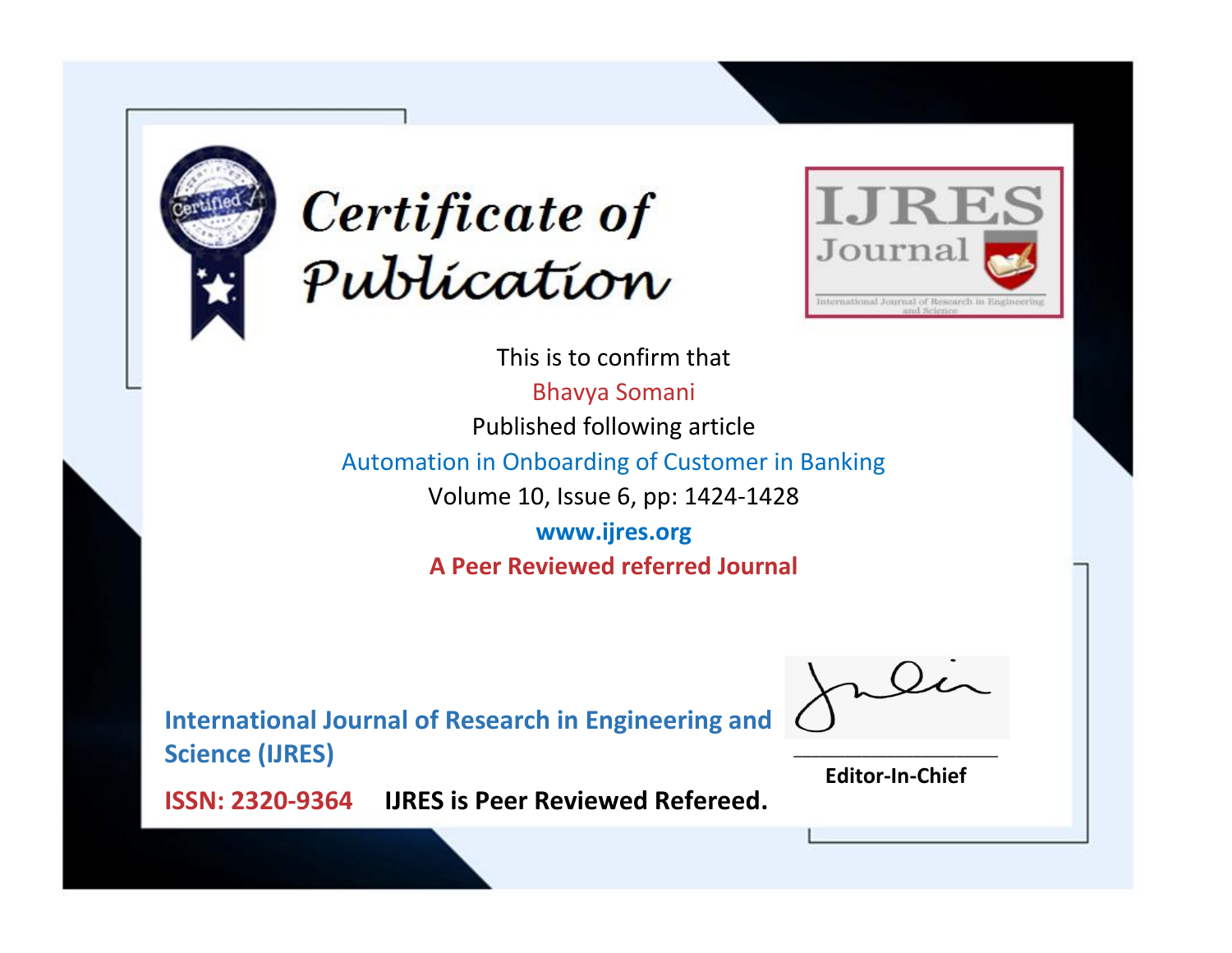



This is to confirm that Garvit Tyagi

Published following article

Automation in Onboarding of Customer in Banking

Volume 10, Issue 6, pp: 1424-1428

**www.ijres.org A Peer Reviewed referred Journal**

**International Journal of Research in Engineering and Science (IJRES)**

\_\_\_\_\_\_\_\_\_\_\_\_\_\_\_\_\_\_\_\_\_\_\_\_ **Editor-In-Chief**

**Journal.**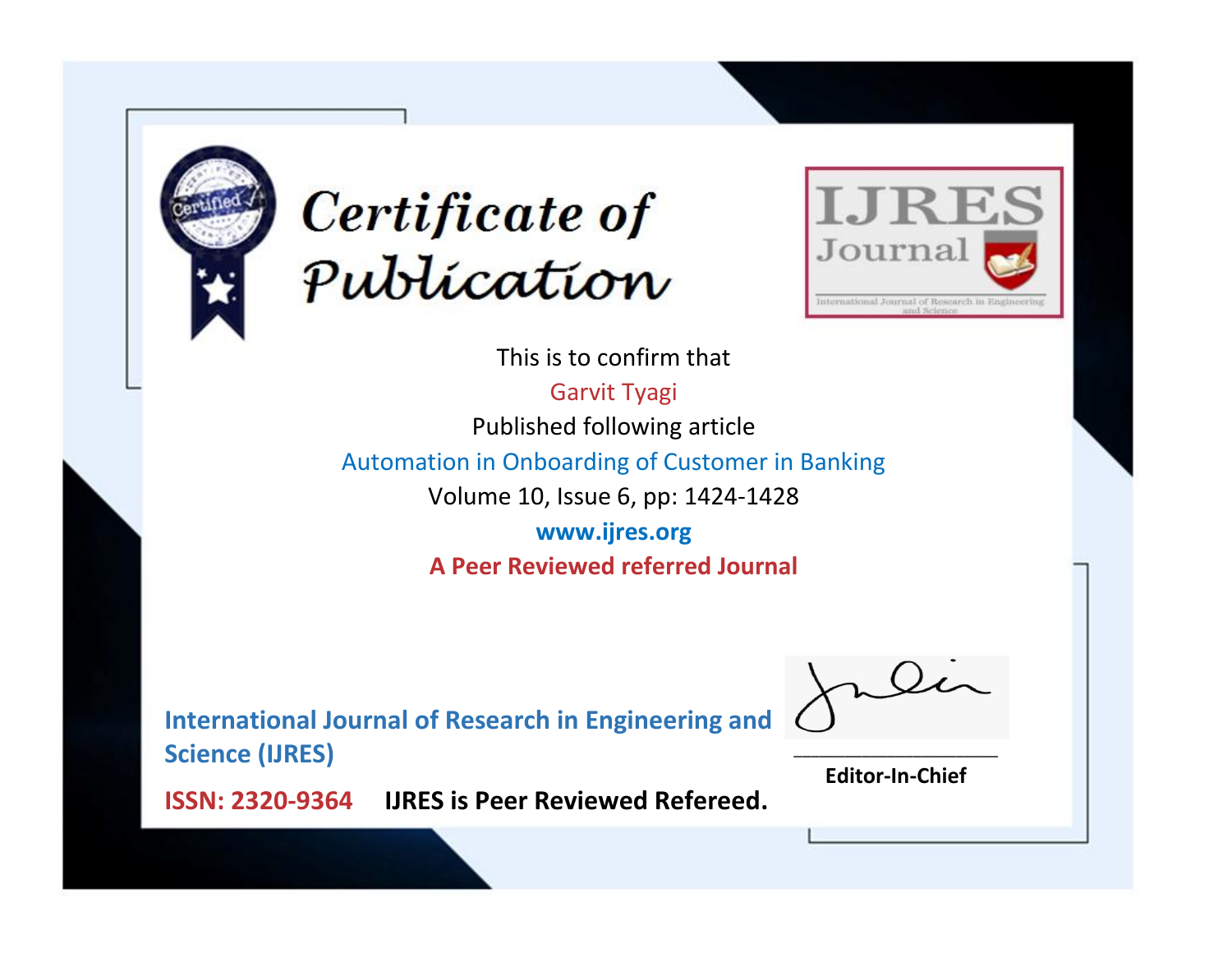



This is to confirm that

Manas Mukul

Published following article

Automation in Onboarding of Customer in Banking

Volume 10, Issue 6, pp: 1424-1428

**www.ijres.org A Peer Reviewed referred Journal**

**International Journal of Research in Engineering and Science (IJRES)**

\_\_\_\_\_\_\_\_\_\_\_\_\_\_\_\_\_\_\_\_\_\_\_\_ **Editor-In-Chief**

**Journal.**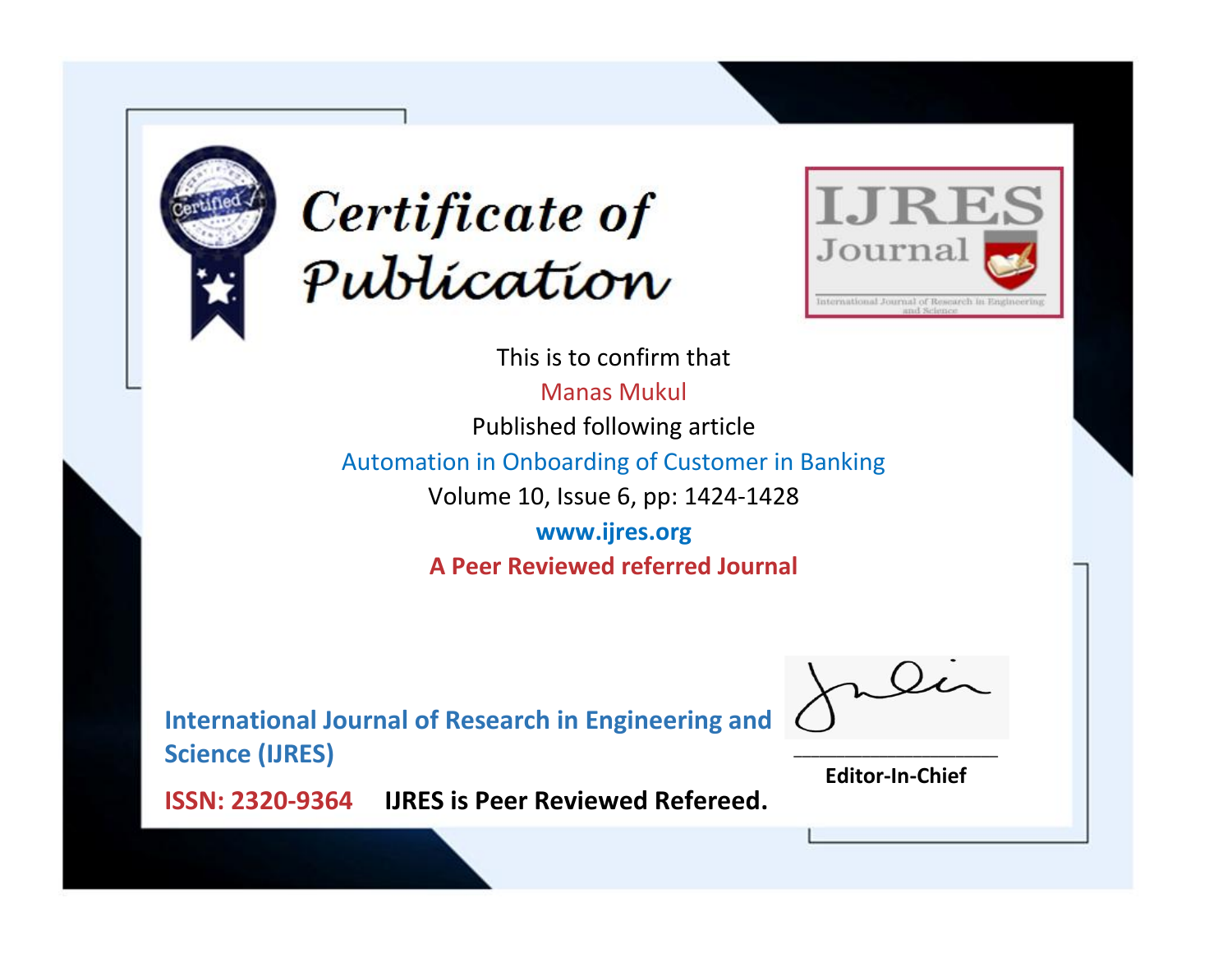



This is to confirm that Mrinal Gaurav Published following article Automation in Onboarding of Customer in Banking Volume 10, Issue 6, pp: 1424-1428 **www.ijres.org A Peer Reviewed referred Journal**

**International Journal of Research in Engineering and Science (IJRES)**

\_\_\_\_\_\_\_\_\_\_\_\_\_\_\_\_\_\_\_\_\_\_\_\_ **Editor-In-Chief**

**Journal.**